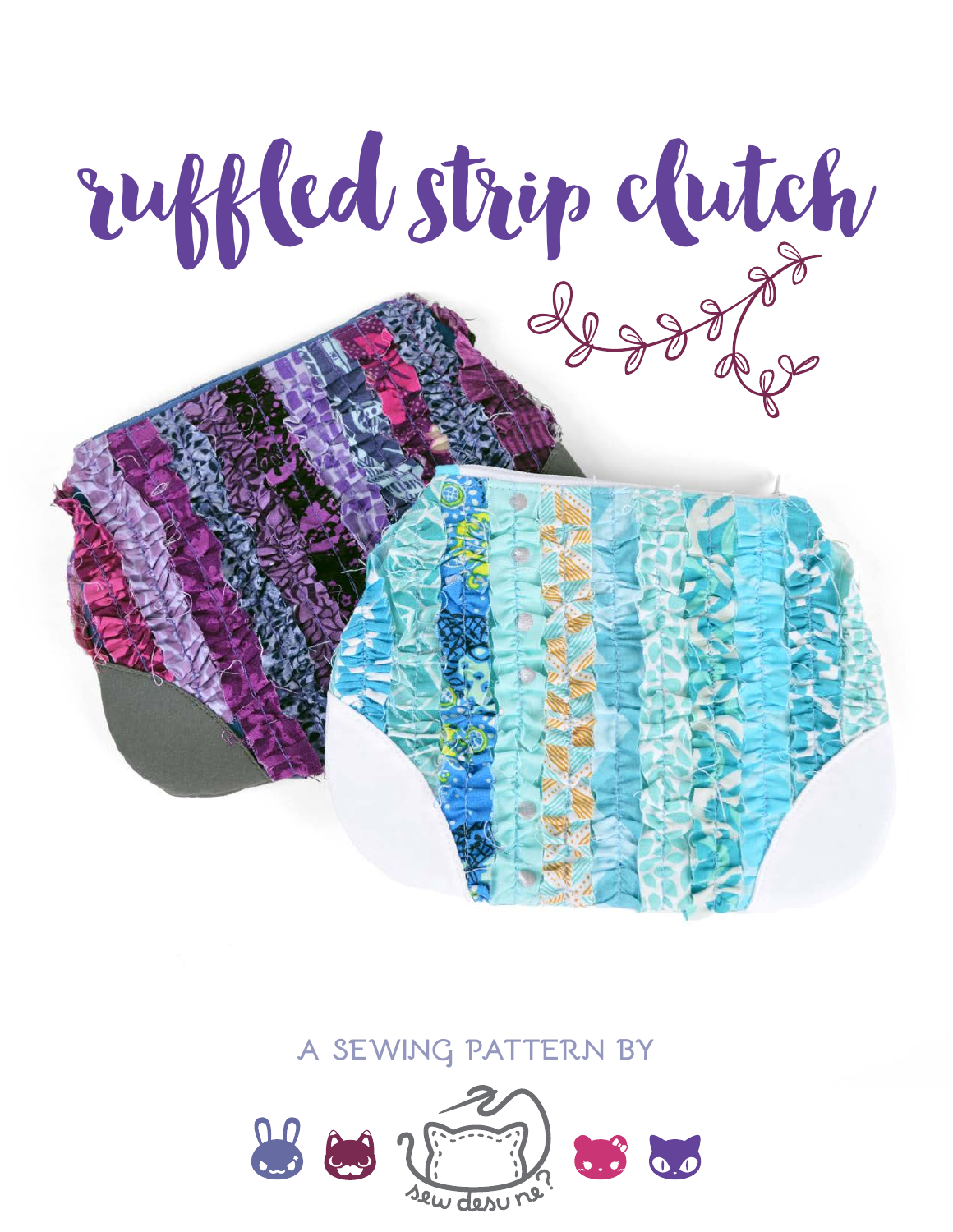sewing tutorial



This project is a simple zippered pouch but has an interesting textural twist. It features contrast corner patches and is also covered in an array of frayed and ruffled strips. You can use an assortment of prints for a patchwork look, or stick with one color for a subdued look.

#### DIFFICULTY: **OFFICULTY**

The pouch is easy, but all the little ruffles are slow-going one clutch that's 8" wide and 6" tall

makes:

# **materials & tools**

| · 1/4 yd. of medium to lightweight<br>fabric for clutch base (I used quilting | · 6 <sup>"</sup> zipper<br>• Matching sewing thread           |
|-------------------------------------------------------------------------------|---------------------------------------------------------------|
| cotton)                                                                       | · Basic sewing tools (sewing machine,                         |
| . 14 yd. of lightweight fabric for lining (I<br>used polyester lining fabric) | scissors, iron, needles, pins, fabric<br>marker, seam ripper) |
| · 1/8 yd. of contrasting fabric for                                           |                                                               |
| corner patches                                                                |                                                               |
| · 1/8 yd. of lightweight fabric for                                           |                                                               |
| ruffles (or 26 strips at about 3/4" x                                         |                                                               |
| $7 - 14"$ – see step 3)                                                       |                                                               |
| · 1/4 yd. of medium to lightweight                                            |                                                               |
| fusible interfacing (I used Pellon                                            |                                                               |
| SF101)                                                                        |                                                               |
| · OPTIONAL: additional 1/4 yd. of                                             |                                                               |
| heavyweight fusible interfacing (I                                            |                                                               |
| used Pellon decorbond)                                                        |                                                               |
|                                                                               |                                                               |

#### **before you begin:**

- **1.** Print out the project pattern, pages 10-11
- **2.** Assemble the pattern pieces by lining up the page markings (A1 to A2, B3 to B4, and so on)
- **3.** Lay out the pattern pieces on your fabric /interfacing and cut them out
- **4.** Mark the fabric pieces with the guidelines from the pattern

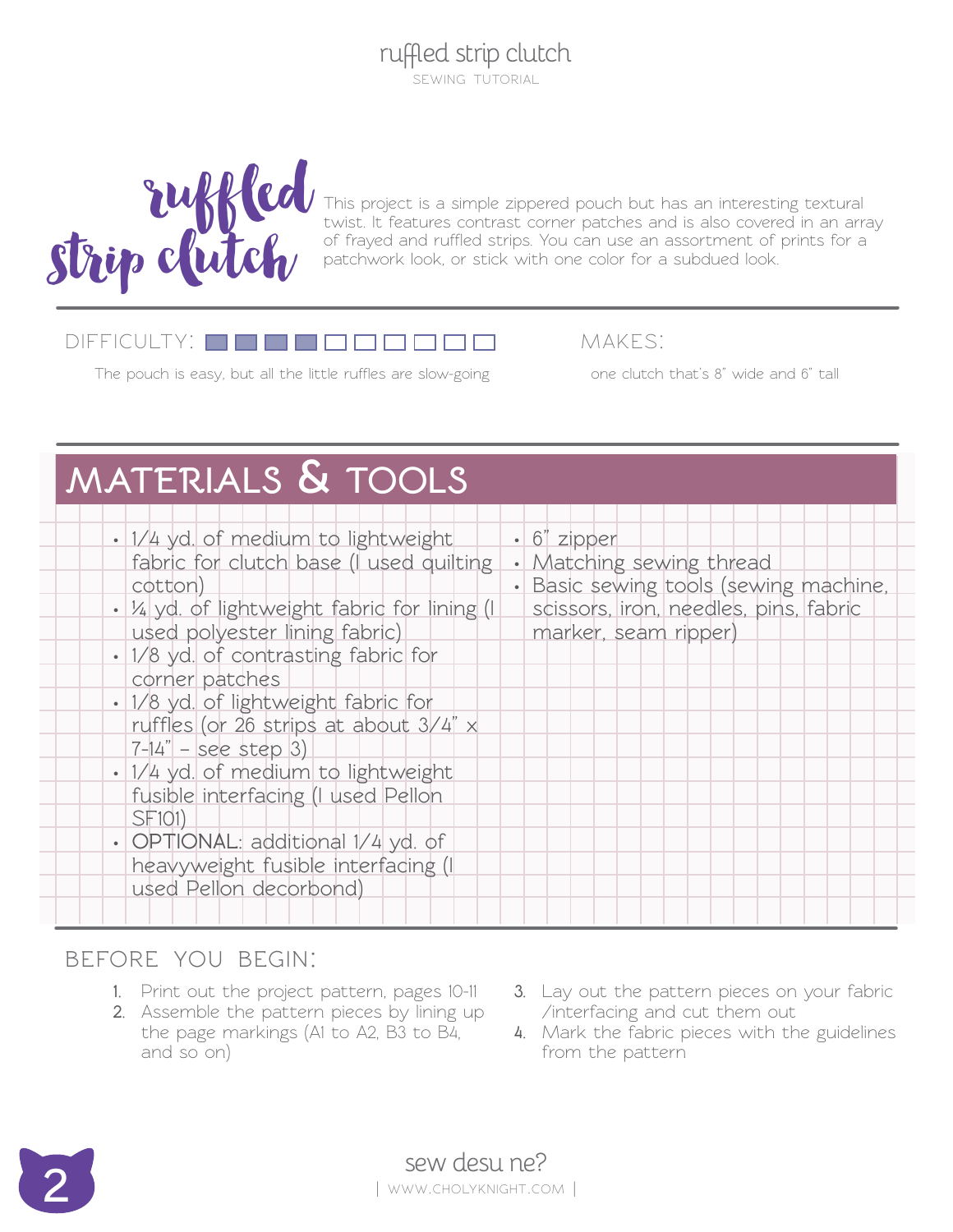.<br>SEWING TUTORIAL



Up first is to apply all of the interfacing ^-^ I wanted my clutch to be super sturdy, so I used a layer of Pellon SF101 to cover the whole clutch, then another layer of Pellon Decorbond centered within the seam allowances. The corner patches just got a bit of SF101 within the seam allowances since you don't want too much bulk there. Up<br>the my<br>sturre Pellon S.<br>clutch, the Pellon De<br>the seam<br>patches ju within the<br>vou don't<br>there.<br>So, deper<br>you want<br>pieces an<br>patch pieces an<br>patch pieces an<br>patch pieces an<br>patch pieces an<br>patch pieces an<br>patch pieces an<br>

So, depending on the thickness you want, you'll want to fuse your layers of interfacing at this point to both of the clutch pieces and four of the corner patch pieces (on the wrong side of the fabric).



Before we can start adding the little ruffles, we need to mark where they're going to go. So at this point, be sure you have the lines from the paper pattern transferred to both of the clutch sides (drawn on the right side of the fabric). The lines are 5/8" apart, and be sure to draw the place ment lines for the corner patches too; these will be helpful during steps 5-8.

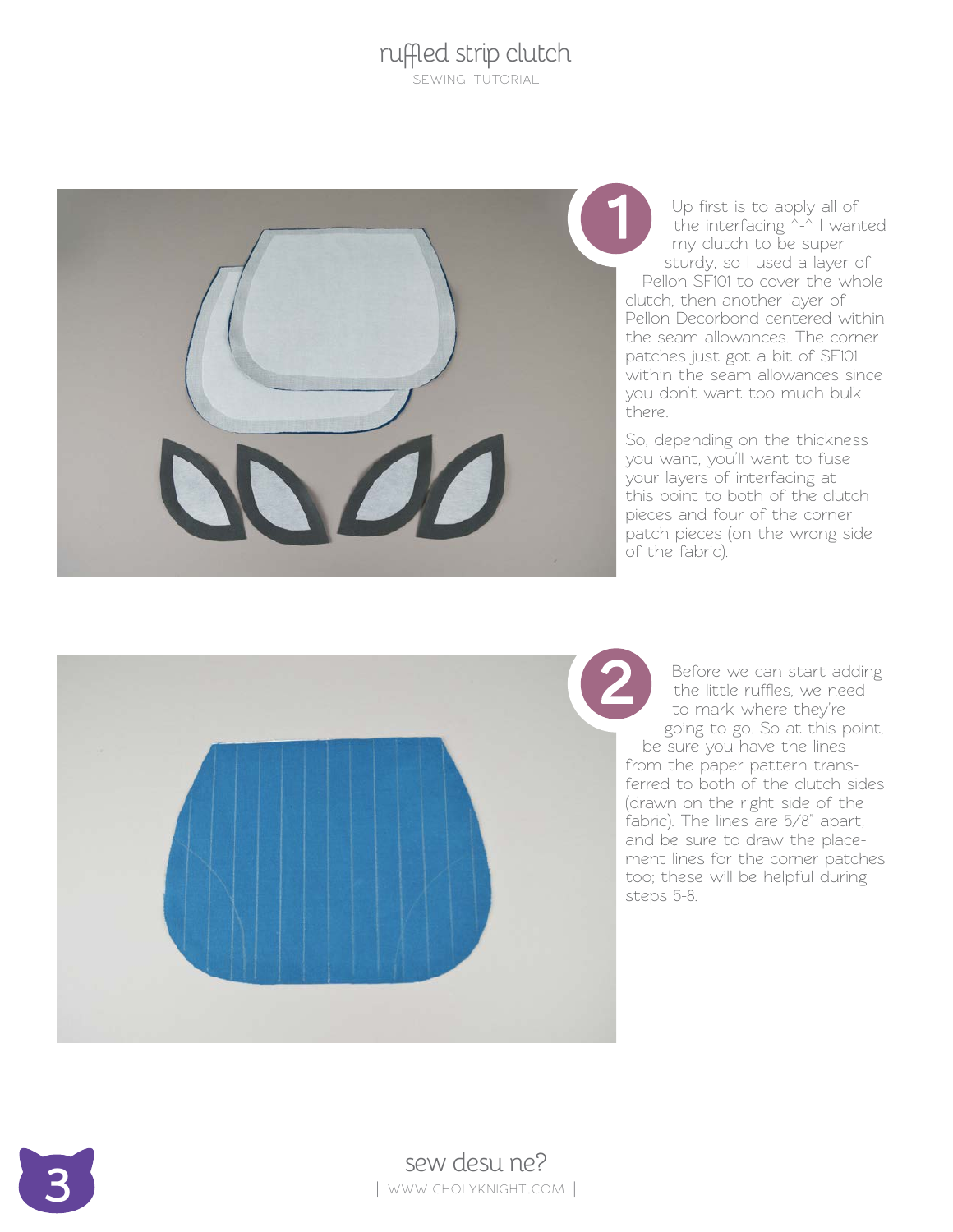sewing tutorial

Now it's time to gather up your patchwork strips! The paper pattern says your strips should be 3/4" wide and 14" long, but that's just a best case scenario. You can go as short at 7" for a few of them, and you can do a bit of fudging since gathering is involved next. So if your stash is haphazard, don't worry about everything being exactly right and just cut yourself a bunch of 3/4" wide strips – at least 26. I used some more so I had lots of choices.



A shortcut way of making lots of gathers quickly is to follow the gathering method used in this tutorial: http://thegirlinspired.com/2010/06/party-hats-101/ **tip:**

Next up is to gather up those strips in preparation for sewing them to the clutch. Take one of the strips and sew a seam down the middle with about a 4mm length (typically the longest the machine can do). Tug at the bobbin threads to cinch up the strip until it's about 7" long.

Depending on what's easiest for you, you might want to gather all of your strips at once or one at a time. There's a great tutorial for easy "cheater" gathering that I used to gather mine all at once. But if you prefer one at time, move onto the next step to see about sewing them to the clutch.





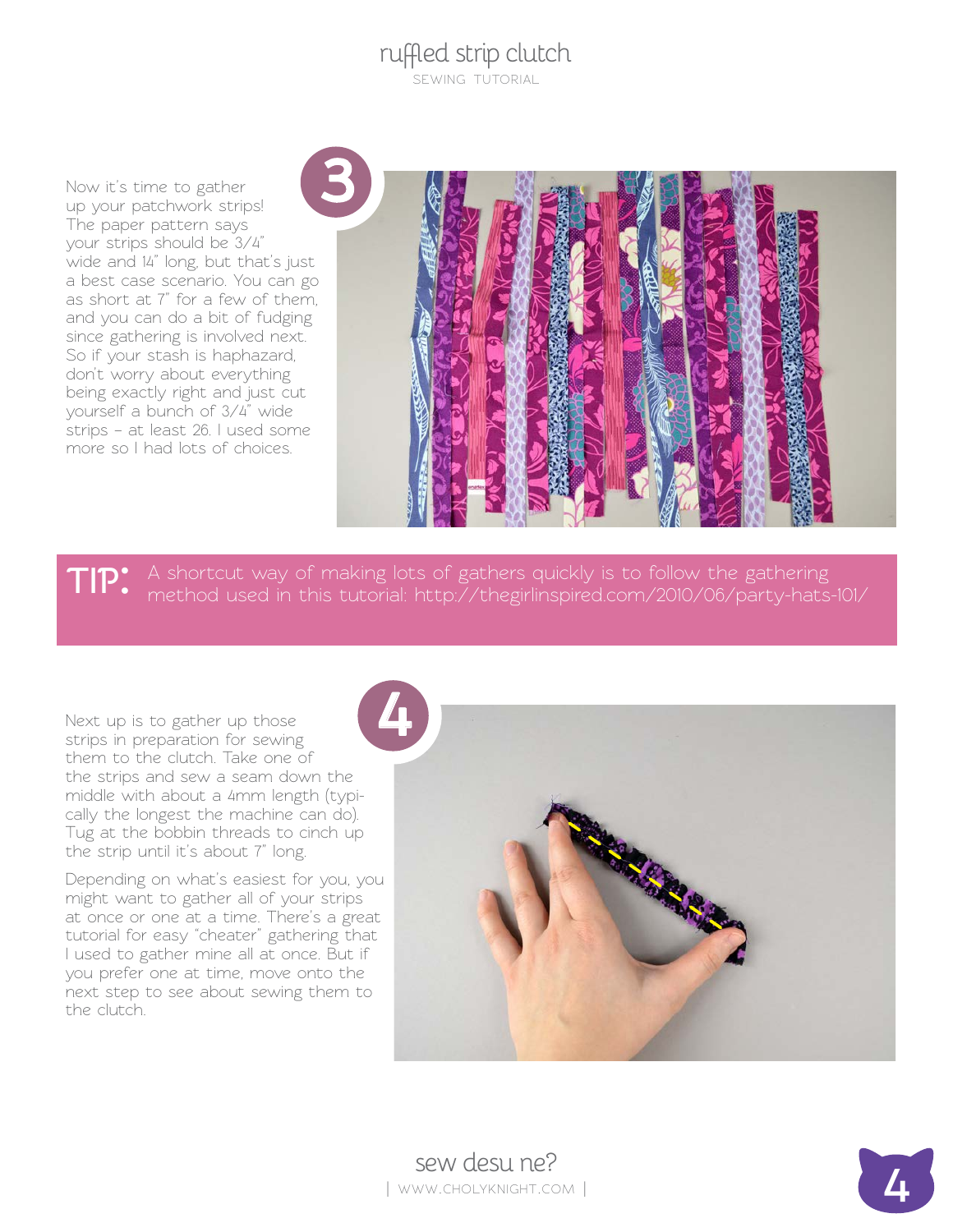.<br>SEWING TUTORIAL



Take that freshly gathered strip and line up the stitching with one of the lines marked on one of your clutch pieces. Sew down the middle of the strip again through all the layers to anchor it in place.



If you don't already have it prepared, go back and get another ruffled strip ready to apply. Once again, line up the next one so the center matches up with one of the drawn lines on your clutch piece. Since the lines are 5/8" apart and the strips are 3/4" wide, the fabric should butt together nicely with no gap showing in between. Just like in the previous step, sew it in place down the middle.



**5** sew desu ne? | www.cholyknight.com |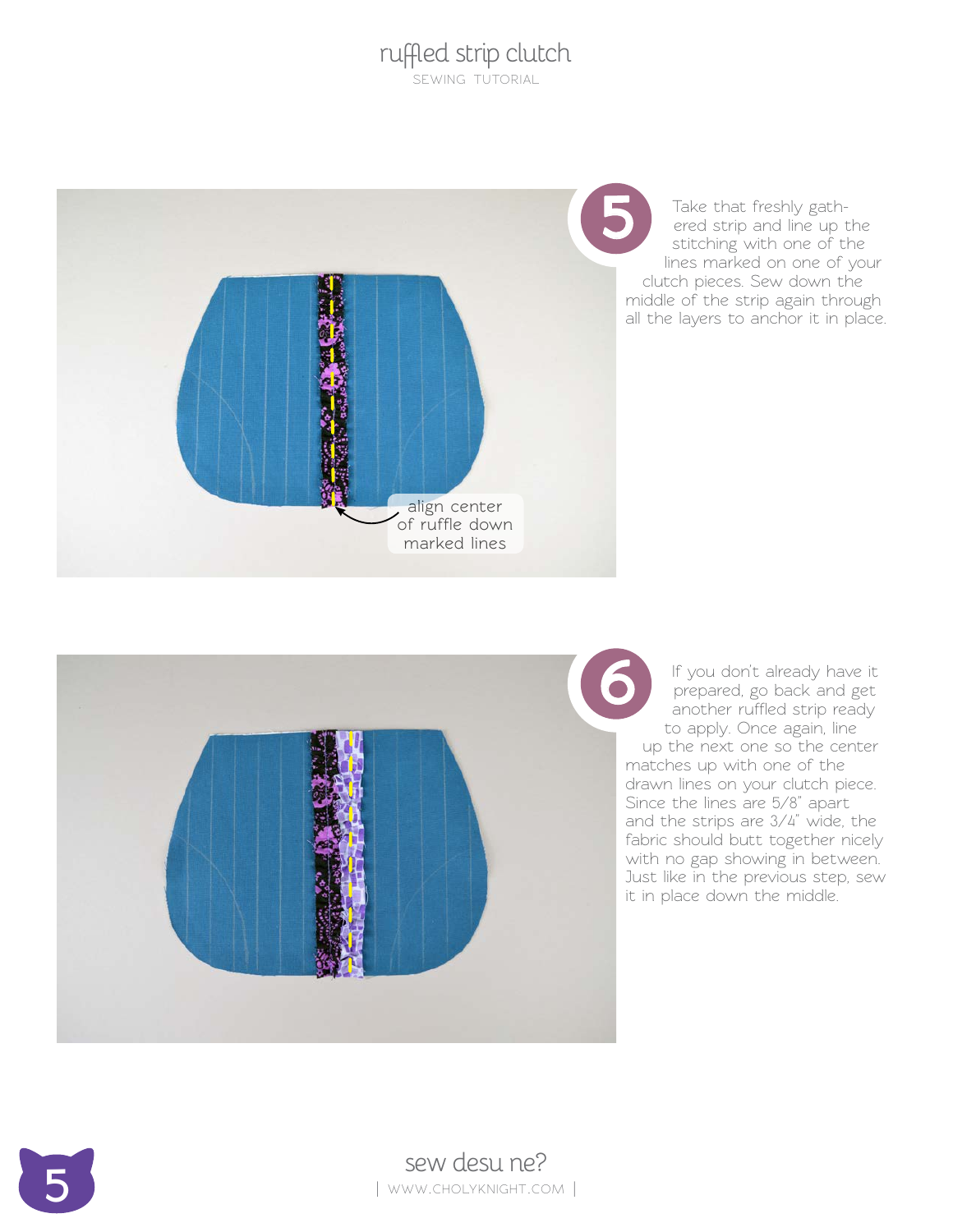.<br>SEWING TUTORIAL

Here's where I got with more strips added. Once you reach the area where the contrast patches are marked, you can actually trim the strip about 1/4" past the line instead of sewing the strip all the way down to the bottom. This is where you can utilize any strips that are shorter than 14".



Aaand here's how it looks with all the strips added. Repeat steps 5-8 with the other side of your clutch so you end up with a matching pair.



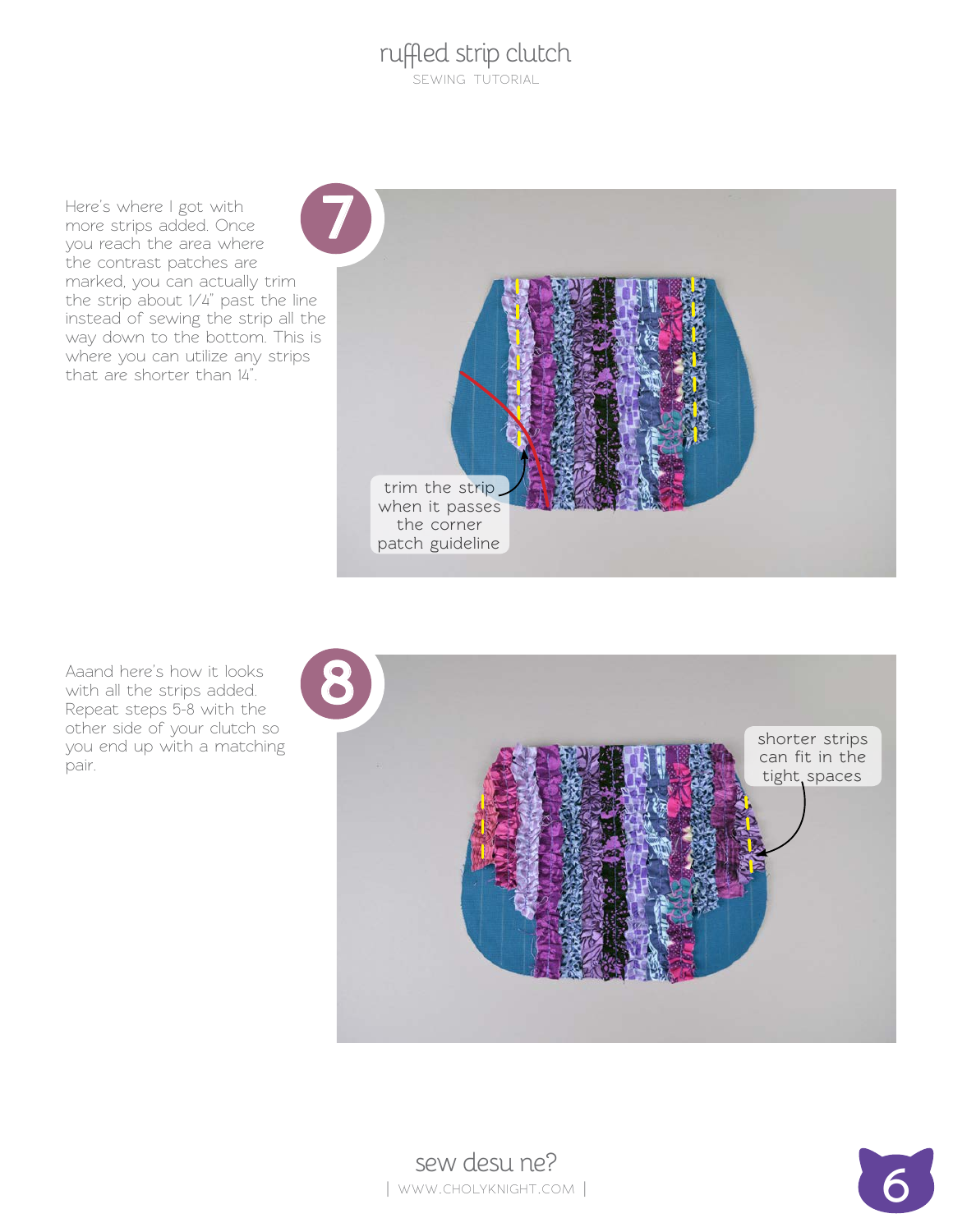.<br>SEWING TUTORIAL



To assemble the contrast patches, take two of the patch pieces (one with interfacing and one blank) and match up the edge that has the notch on it. Sew along this edge, then trim the seam allowance, and turn the patch right side out. Repeat this with the rest of your patch pieces so you should have 4 total – then give them all a good press.



Take two of the finished patch pieces and line them up in the corners of one of your ruffle-covered clutch pieces. The raw edges should line up and the sewn edge should overlap the ruffles you sewed back in steps 5-8. With every thing all aligned, edge stitch the patch in place along the sewn edge of the patch. Repeat this with the other clutch piece for a matching pair.

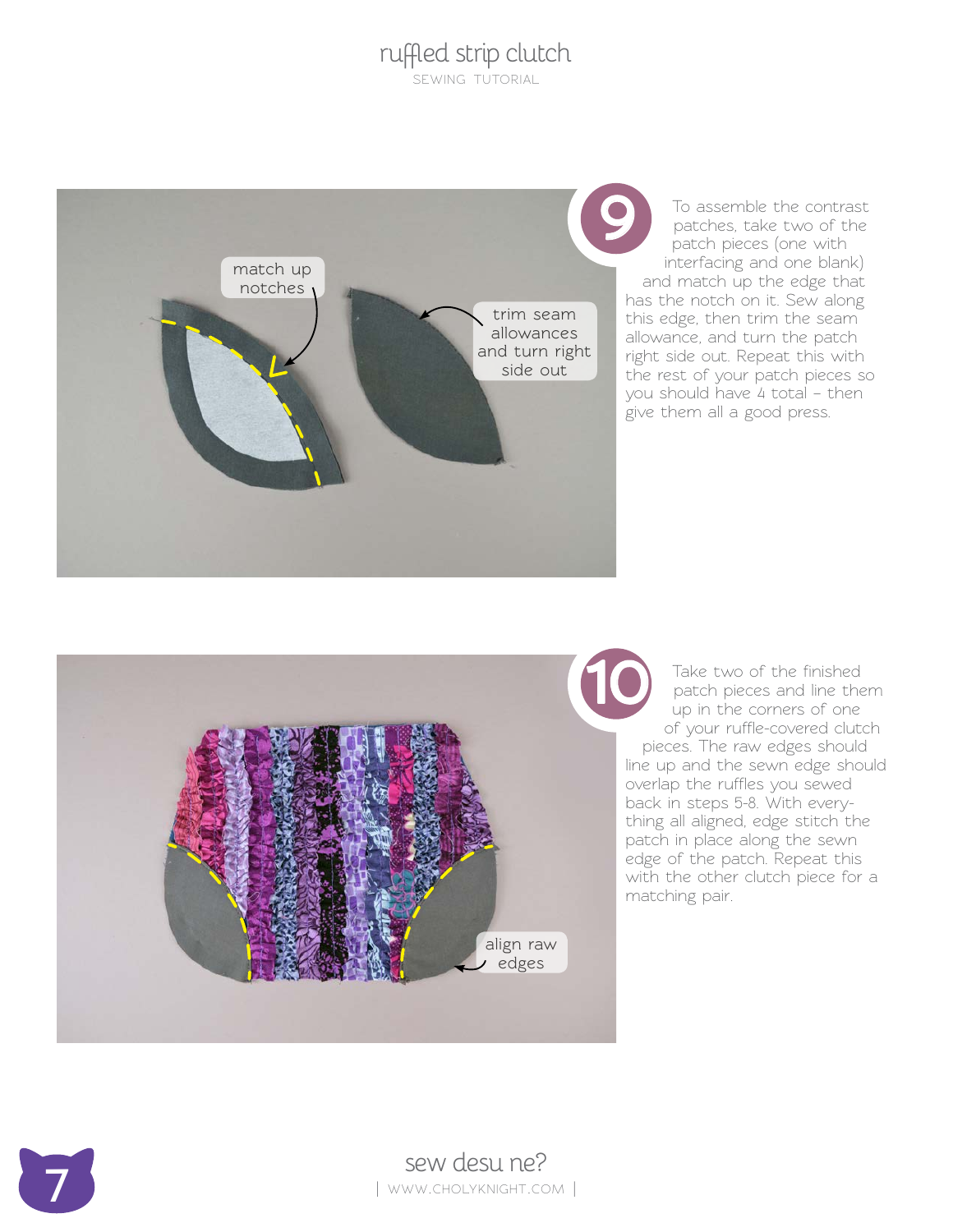sewing tutorial

Now we're finally ready to start assembling the body of the clutch! First up is to prepare your zipper. Trim it to 5 1/2" long, then sandwich one of the ends between two of the zipper tab pieces with right sides facing. Sew through all three layers, then trim the seam allowance. Press the fabric away from the zipper, then repeat with the other end of the zipper and the remaining two zipper tabs.



To install the zipper, align it along the top edge of the clutch, sandwiched between one of the clutch pieces and one of the lining pieces (right sides facing). Sew the three layers together with a ¼" seam allowance, then press the fabric away from the zipper.



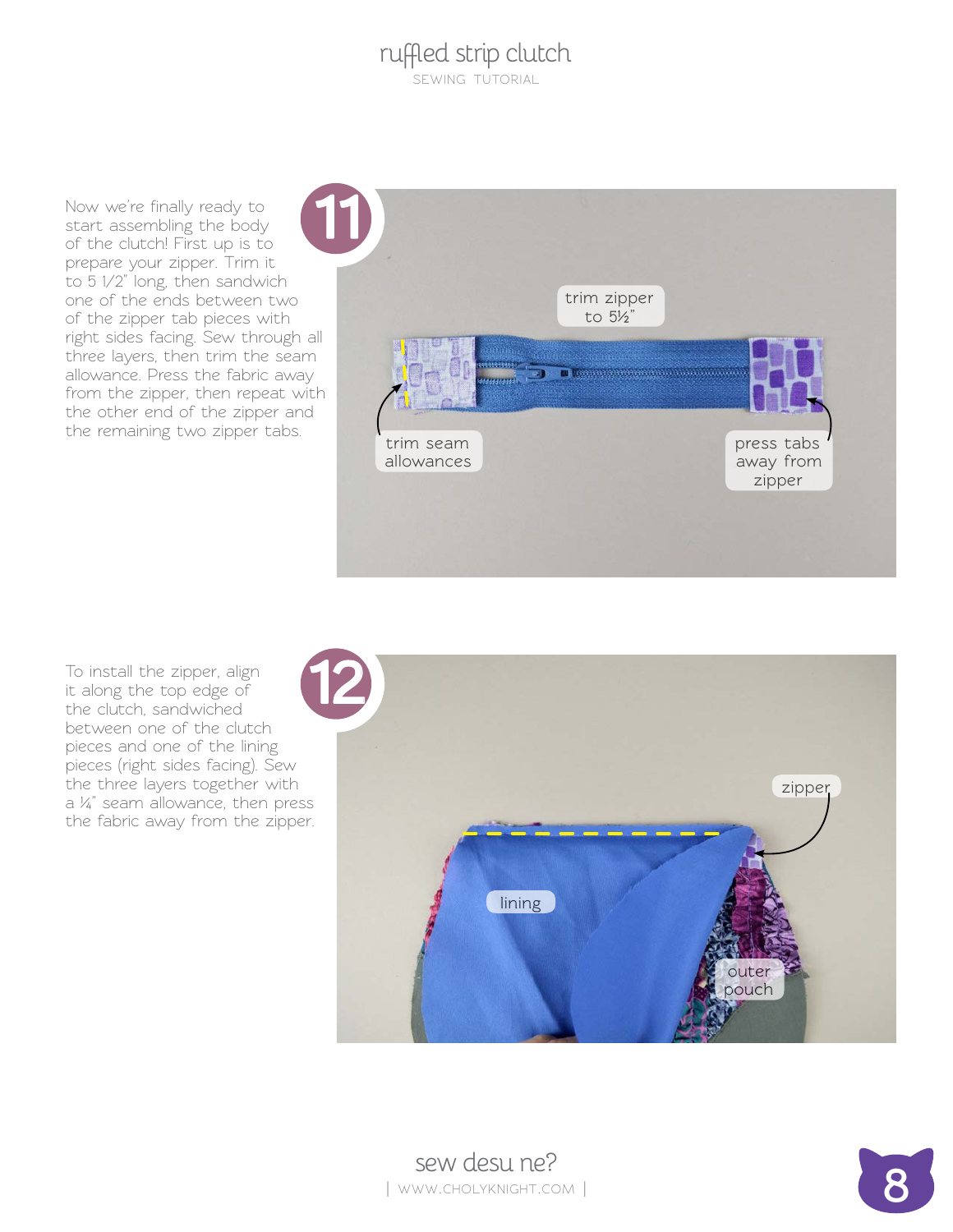.<br>SEWING TUTORIAL



Repeat step 12 with the other side of the zipper, using the remaining clutch piece and lining piece. Once again, press the fabric away from the zipper and you should have something that looks like



To sew the body of the clutch, align the raw edges of the lining and outer clutch with right sides facing outward. Sew the sides and bottom of the clutch with about a 1/8" seam allowance for the first step of the French seam. Trim any frayed bits that are in the seam allowance and turn the clutch wrong side out.

Press the seam you've just sewn, then sew the same seam again, this time with about a 3/8" seam allowance to encase the previous seam. Once again, turn it right side out and press the seam. And that completes your clutch!



**9** sew desu ne?<br>
I WWW.CHOLYKNIGHT.CO | www .cholyknight .com |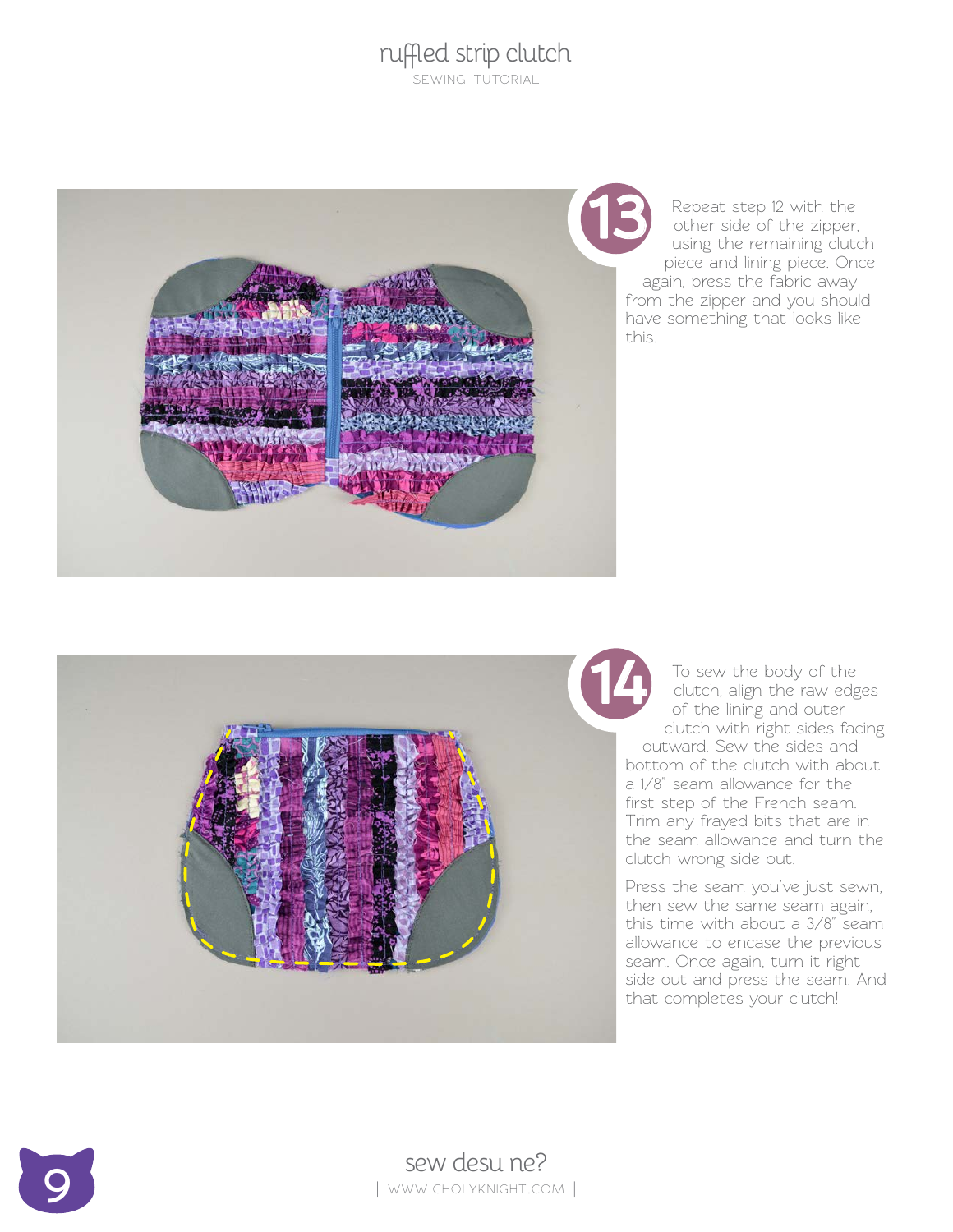